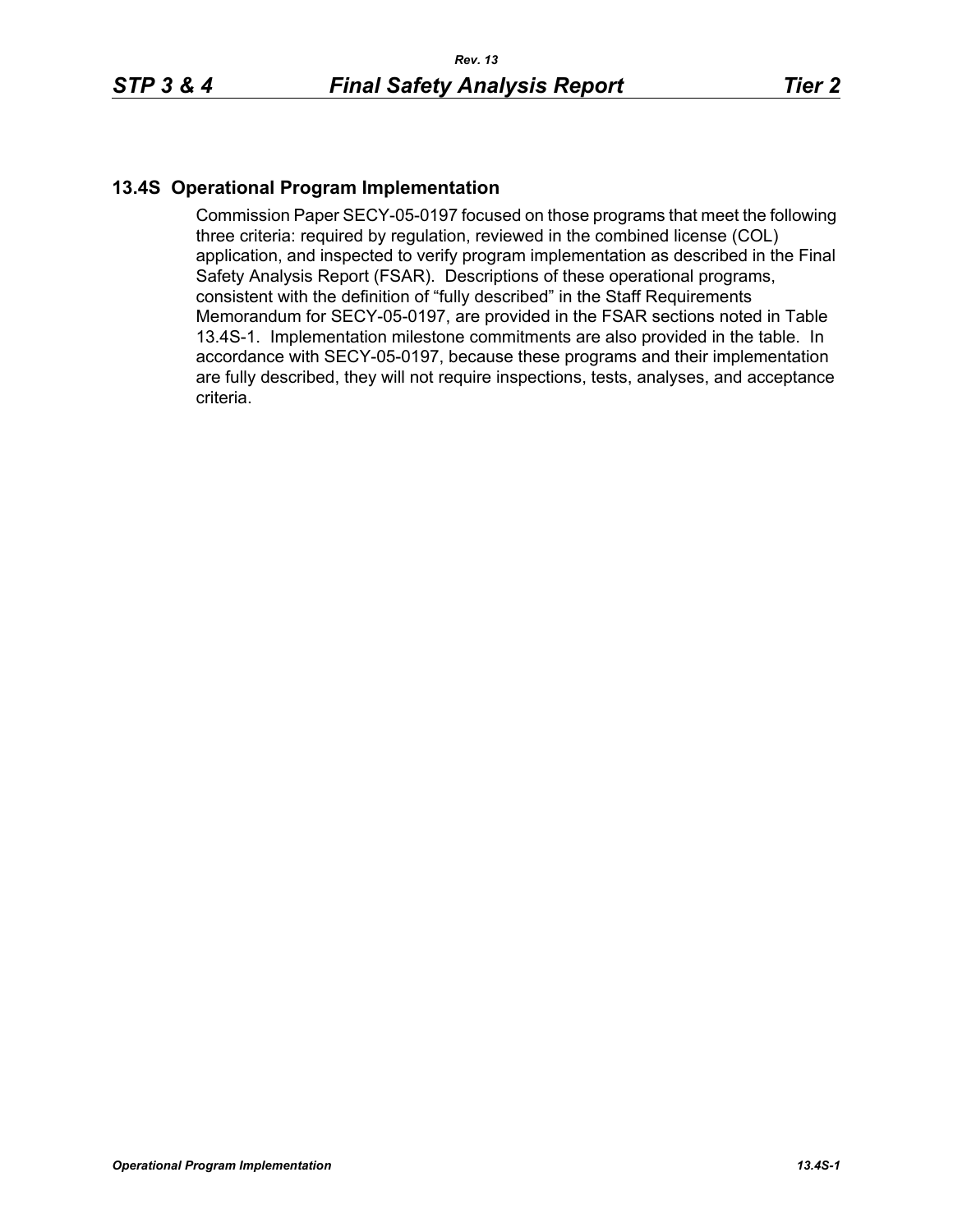|                |                                                               |                                                                                           | <b>FSAR</b>             | Implementation                               |                                                                        |
|----------------|---------------------------------------------------------------|-------------------------------------------------------------------------------------------|-------------------------|----------------------------------------------|------------------------------------------------------------------------|
| Item           | <b>Program Title</b>                                          | <b>Program Source</b><br>(Required By)                                                    | (SRP)<br><b>Section</b> | Milestone*                                   | Requirement                                                            |
| $\mathbf{1}$   | Inservice Inspection<br>Program                               | 10 CFR 50.55a(g)                                                                          | 5.2.4<br>6.6            | Commercial operation                         | 10 CFR 50.55a(g)<br>ASME Section XI IWA-2430(b)                        |
| $\overline{2}$ | <b>Inservice Testing Program</b>                              | 10 CFR 50.55a(f)<br>10 CFR 50, App A                                                      | 3.9.6<br>5.2.4          | After generator on line on nuclear<br>heat   | 10 CFR 50.55a(f)<br><b>ASME OM Code</b>                                |
| 3              | <b>Environmental Qualification</b><br>Program                 | 10 CFR 50.49(a)                                                                           | 3.11                    | Fuel Load                                    | <b>License Condition</b>                                               |
| 4              | Preservice Inspection<br>Program                              | 10 CFR 50.55a(g)                                                                          | 5.2.4<br>6.6            | Completion prior to initial plant<br>startup | 10 CFR 50.55a(g)<br>ASME Section XI IWB-2200(a)                        |
| 5              | <b>Reactor Vessel Material</b><br>Surveillance Program        | 10 CFR 50.60<br>10 CFR 50, App H                                                          | 5.3.1                   | Fuel Load                                    | <b>License Condition</b>                                               |
| 6              | Preservice Testing Program                                    | 10 CFR 50.55a(f)                                                                          | 3.9.6                   | Fuel Load                                    | License Condition                                                      |
| $\overline{7}$ | <b>Containment Leakage Rate</b><br><b>Testing Program</b>     | 10 CFR 50.54(o)<br>10 CFR 50, App A<br>(GDC 32)<br>10 CFR 50, App J<br>10 CFR 52.47(a)(1) | 6.2.6                   | Fuel load                                    | 10 CFR 50, App J<br>Option A - Section III<br>Option B - Section III.A |
|                | * Implementation will occur prior to the milestone indicated. |                                                                                           |                         |                                              |                                                                        |

*13.4S-2*

*Rev. 13*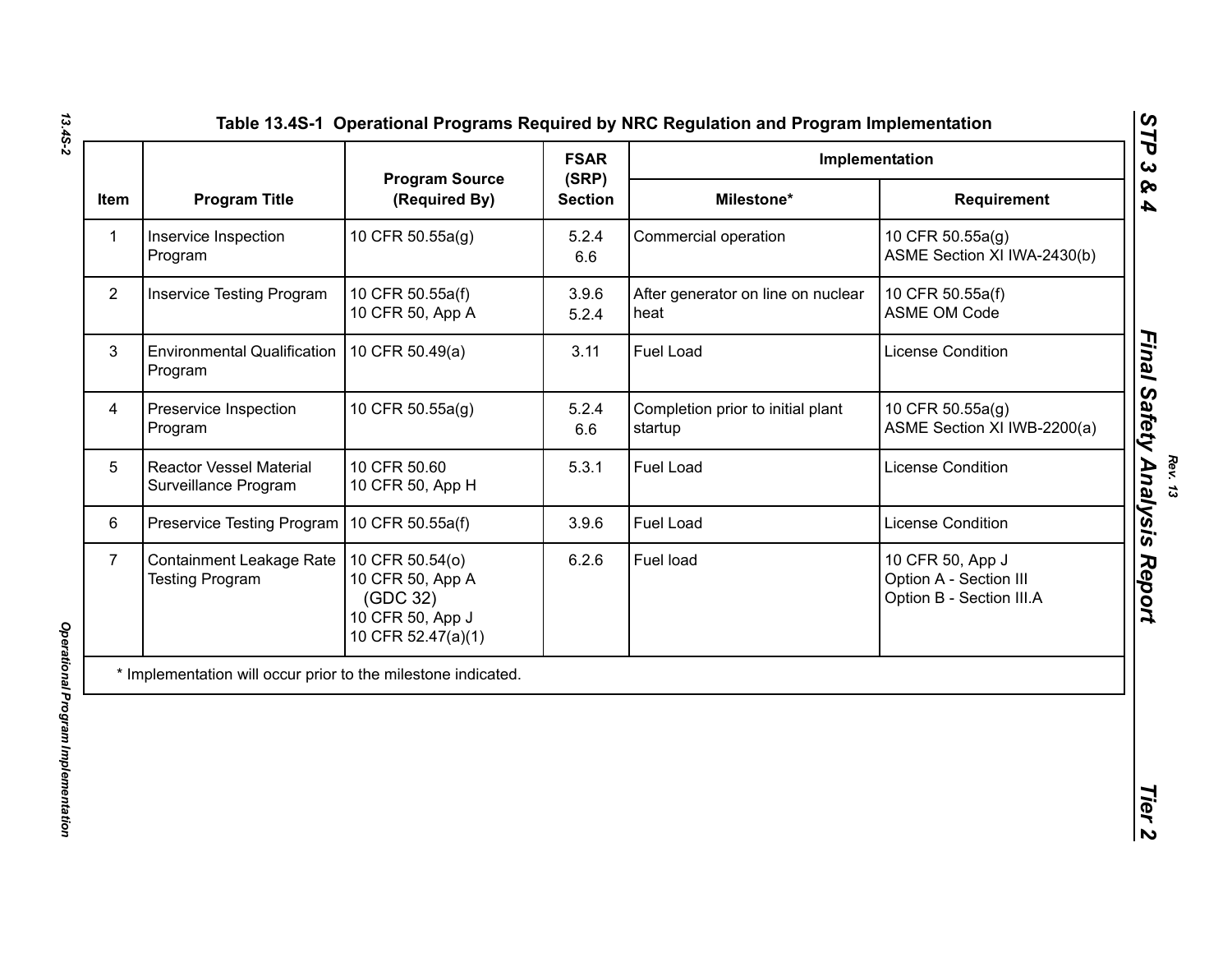|      | <b>Program Title</b>                                                                                                          |                                                                                                         | <b>FSAR</b>             | Implementation                                                                     |                          |  |
|------|-------------------------------------------------------------------------------------------------------------------------------|---------------------------------------------------------------------------------------------------------|-------------------------|------------------------------------------------------------------------------------|--------------------------|--|
| Item |                                                                                                                               | <b>Program Source</b><br>(Required By)                                                                  | (SRP)<br><b>Section</b> | Milestone*                                                                         | Requirement              |  |
| 8    | Fire Protection Program                                                                                                       | 10 CFR 50.48                                                                                            | 9.5.1                   | Receipt of fuel onsite (as pertains<br>to fire protection for new fuel<br>storage) | <b>License Condition</b> |  |
|      |                                                                                                                               |                                                                                                         |                         | Fuel load (complete program)                                                       |                          |  |
| 9    | Process and Effluent<br>Monitoring and Sampling<br>Program                                                                    |                                                                                                         |                         |                                                                                    |                          |  |
|      | Radiological Effluent<br>Technical Specifications/<br><b>Standard Radiological</b><br><b>Effluent Controls</b><br>(RETS/SREC) | 10 CFR 20.1301<br>10 CFR 20.1302<br>10 CFR 50.34a<br>10 CFR 50.36a<br>10 CFR 50, App I,<br>Sect II & IV | 11.5                    | Fuel Load                                                                          | <b>License Condition</b> |  |
|      | <b>Offsite Dose Calculation</b><br>Manual (ODCM)                                                                              | Same as above                                                                                           | 11.5                    | Fuel Load                                                                          | <b>License Condition</b> |  |
|      | Radiological Environmental<br>Monitoring Program<br>(REMP)                                                                    | Same as above                                                                                           | 11.5                    | Fuel Load                                                                          | <b>License Condition</b> |  |
|      | Process Control Program<br>(PCP)                                                                                              | Same as above                                                                                           | 11.4                    | Fuel Load                                                                          | <b>License Condition</b> |  |
|      | * Implementation will occur prior to the milestone indicated.                                                                 |                                                                                                         |                         |                                                                                    |                          |  |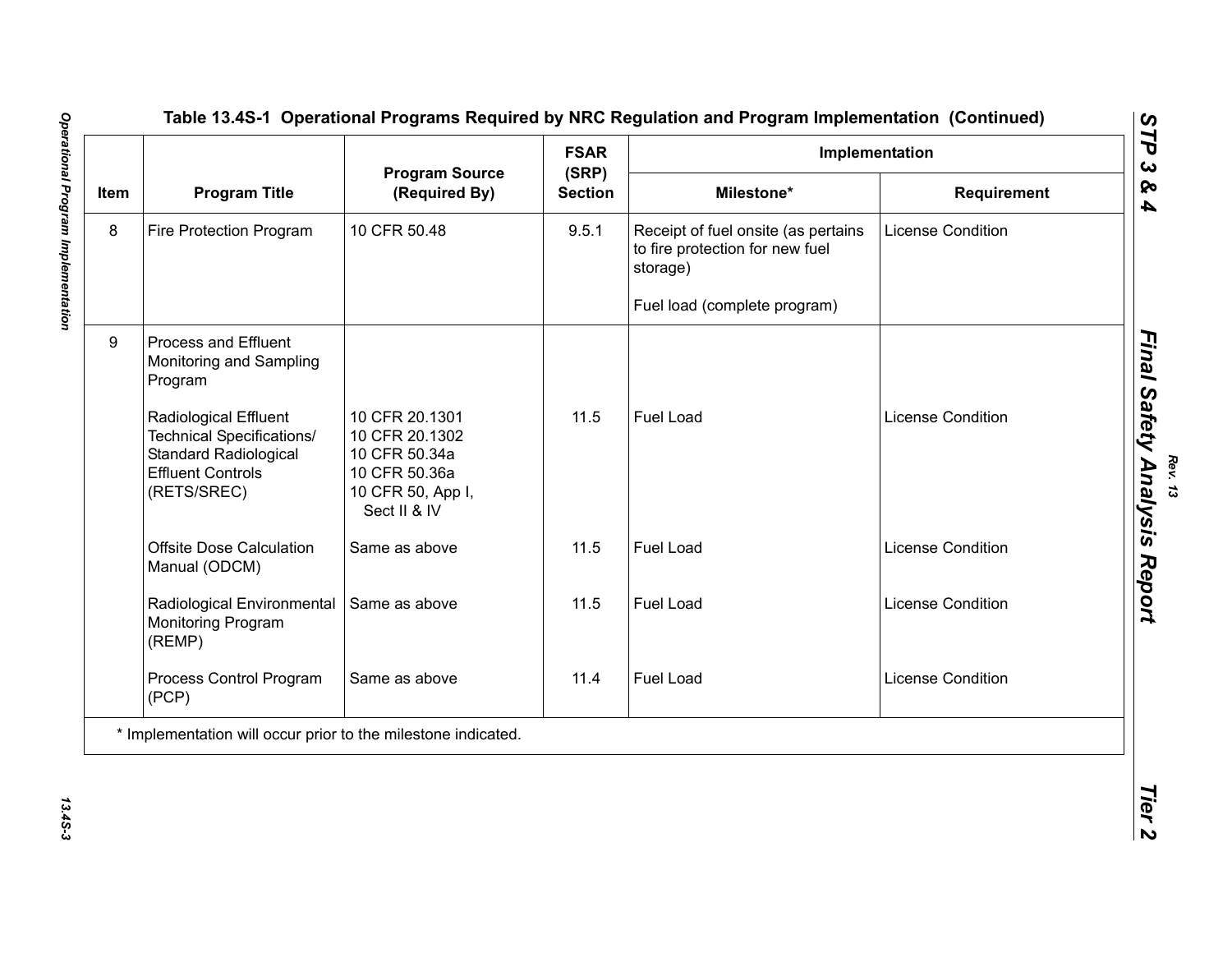| Item |                                                     | <b>Program Source</b><br>(Required By)                                       | <b>FSAR</b>             | Implementation                                                                                                                                                                                                                                                           |                          |  |
|------|-----------------------------------------------------|------------------------------------------------------------------------------|-------------------------|--------------------------------------------------------------------------------------------------------------------------------------------------------------------------------------------------------------------------------------------------------------------------|--------------------------|--|
|      | <b>Program Title</b>                                |                                                                              | (SRP)<br><b>Section</b> | Milestone*                                                                                                                                                                                                                                                               | Requirement              |  |
| 10   | <b>Radiation Protection</b><br>Program              | 10 CFR 20.1101                                                               | 12.5S                   | The applicable portions of the<br>Radiation Protection Program will<br>be implemented by the following<br>milestones:<br>Initial receipt of byproduct,<br>source or special nuclear<br>materials (excluding exempt<br>quantities)<br>Receipt of fuel onsite<br>Fuel load | <b>License Condition</b> |  |
|      |                                                     |                                                                              |                         | First shipment of radioactive<br>waste                                                                                                                                                                                                                                   |                          |  |
| 11   | Non-Licensed Plant Staff<br><b>Training Program</b> | 10 CFR 50.120<br>10 CFR 52.78                                                | 13.2.2                  | 18 months prior to scheduled fuel<br>load                                                                                                                                                                                                                                | 10 CFR 50.120(b)         |  |
| 12   | <b>Reactor Operator Training</b><br>Program         | 10 CFR 55.13<br>10 CFR 55.31<br>10 CFR 55.41<br>10 CFR 55.43<br>10 CFR 55.45 | 13.2.1                  | 18 months prior to scheduled date<br>of fuel load                                                                                                                                                                                                                        | <b>License Condition</b> |  |
| 13   | <b>Reactor Operator</b><br>Requalification Program  | 10 CFR 50.34(b)<br>10 CFR 50.54(i)<br>10 CFR 55.59                           | 13.2.1                  | Within 3 months after issuance of<br>an operating license or the date the<br>Commission makes the finding<br>under 10 CFR 52.103(g)                                                                                                                                      | 10 CFR 50.54(i-1)        |  |

*13.4S-4*

**Operational Program Implementation** *Operational Program Implementation*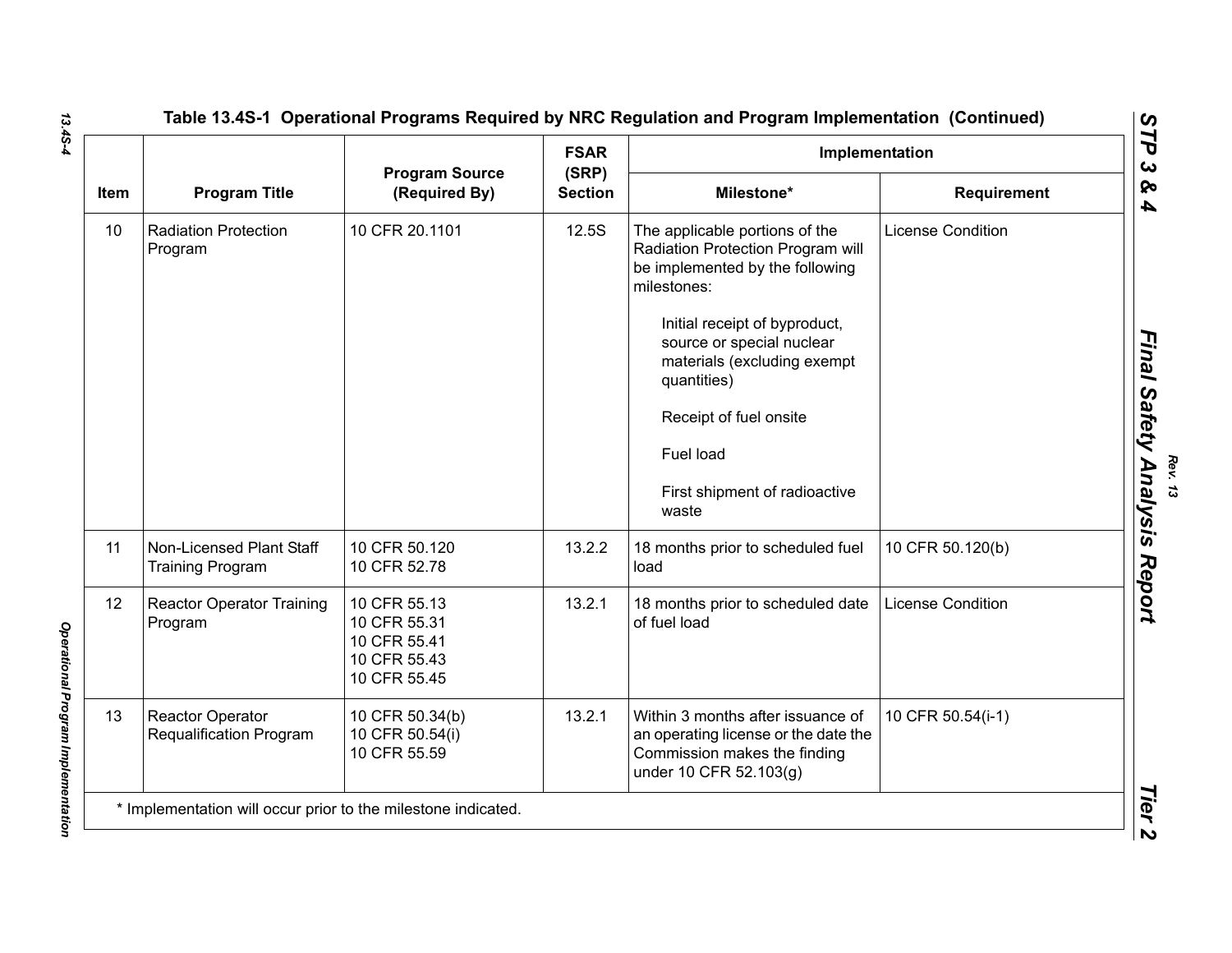| Item |                           |                                                               | <b>FSAR</b>             | Implementation                                                                                                                                                                                                   |                              |
|------|---------------------------|---------------------------------------------------------------|-------------------------|------------------------------------------------------------------------------------------------------------------------------------------------------------------------------------------------------------------|------------------------------|
|      | <b>Program Title</b>      | <b>Program Source</b><br>(Required By)                        | (SRP)<br><b>Section</b> | Milestone*                                                                                                                                                                                                       | Requirement                  |
| 14   | <b>Emergency Planning</b> | 10 CFR 50.47<br>10 CFR 50, App E                              | 13.3                    | Full participation exercise<br>conducted within 2 years of<br>scheduled date for initial fuel load                                                                                                               | 10 CFR 50, App E.IV.F.2a(ii) |
|      |                           |                                                               |                         | Onsite exercise conducted within 1<br>year before the scheduled date for<br>initial fuel load                                                                                                                    | 10 CFR 50, App E.IV.F.2a(ii) |
|      |                           |                                                               |                         | Review the Emergency Plan for<br>STP 1 & 2 and the Emergency<br>Plan for STP 3 & 4 to identify and<br>reconcile any differences within<br>270 days prior to the scheduled<br>initial fuel load of STP 3. Combine |                              |
|      |                           |                                                               |                         | the plans into a single Station<br>Emergency Plan and submit it to<br>the NRC as required by 10 CFR<br>50.54q no later than 180 days prior<br>to initial fuel load of STP Unit 3.                                |                              |
|      |                           |                                                               |                         | Applicant's detailed implementing<br>procedures for its emergency plan<br>submitted no less than within 180<br>days prior to scheduled date for<br>initial fuel load                                             | 10 CFR 50, App E.V           |
|      |                           | * Implementation will occur prior to the milestone indicated. |                         |                                                                                                                                                                                                                  |                              |

13.45-5

*Rev. 13*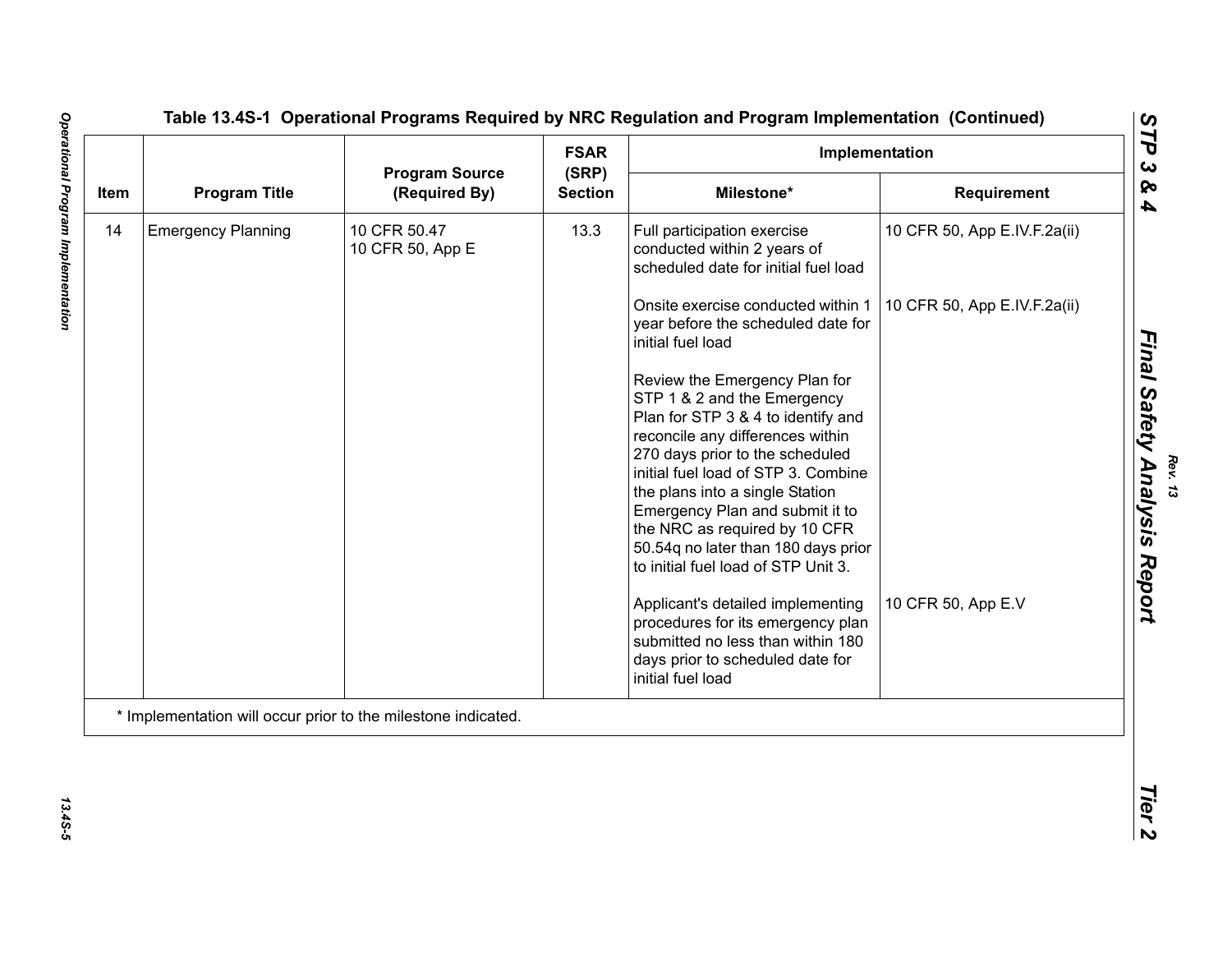| Item | <b>Program Title</b>                                        |                                                                           | <b>FSAR</b>             | Implementation                                           |             |  |
|------|-------------------------------------------------------------|---------------------------------------------------------------------------|-------------------------|----------------------------------------------------------|-------------|--|
|      |                                                             | <b>Program Source</b><br>(Required By)                                    | (SRP)<br><b>Section</b> | Milestone*                                               | Requirement |  |
| 15   | Security Program                                            | 10 CFR 50.34(c)                                                           | 13.6.1                  |                                                          |             |  |
|      | <b>Physical Security Plan</b>                               | 10 CFR 73.55<br>10 CFR 73.56<br>10 CFR 73.57<br>10 CFR 73.58<br>10 CFR 26 |                         | Fuel Receipt (Protected Area)                            |             |  |
|      | Safeguards Contingency<br>Plan                              | 10 CFR 50.34(d)<br>10 CFR 73, App C                                       |                         | Fuel Receipt (Protected Area)                            |             |  |
|      | <b>Training and Qualification</b><br>Plan                   | 10 CFR 73, App B                                                          |                         | Fuel Receipt (Protected Area)                            |             |  |
|      | <b>Transportation Security</b><br>Plan                      | 10CFR73.67(g)(2)(i)(ii)(iii)                                              | 13.6.4                  | Fuel Receipt (Protected Area)                            |             |  |
|      | <b>Cyber Security Program</b>                               | 10 CFR 73.54                                                              | 13.6.6                  | Fuel Receipt (Protected Area)                            |             |  |
|      | Fitness for Duty                                            | 10 CFR 26                                                                 | 13.7                    |                                                          |             |  |
|      | FFD Program<br>(Construction-Mgt &<br>Oversight Personnel)  | 10 CFR Part 26 Subparts<br>A-H, N and O                                   | 13.7                    | Prior to initiating 10 CFR 26<br>construction activities | 10 CFR 26   |  |
|      | FFD Program<br>(Construction-Workers &<br>First Line Supv.) | 10 CFR Part 26 Subparts K                                                 | 13.7                    | Prior to initiating 10 CFR 26<br>construction activities | 10 CFR 26   |  |

*13.4S-6*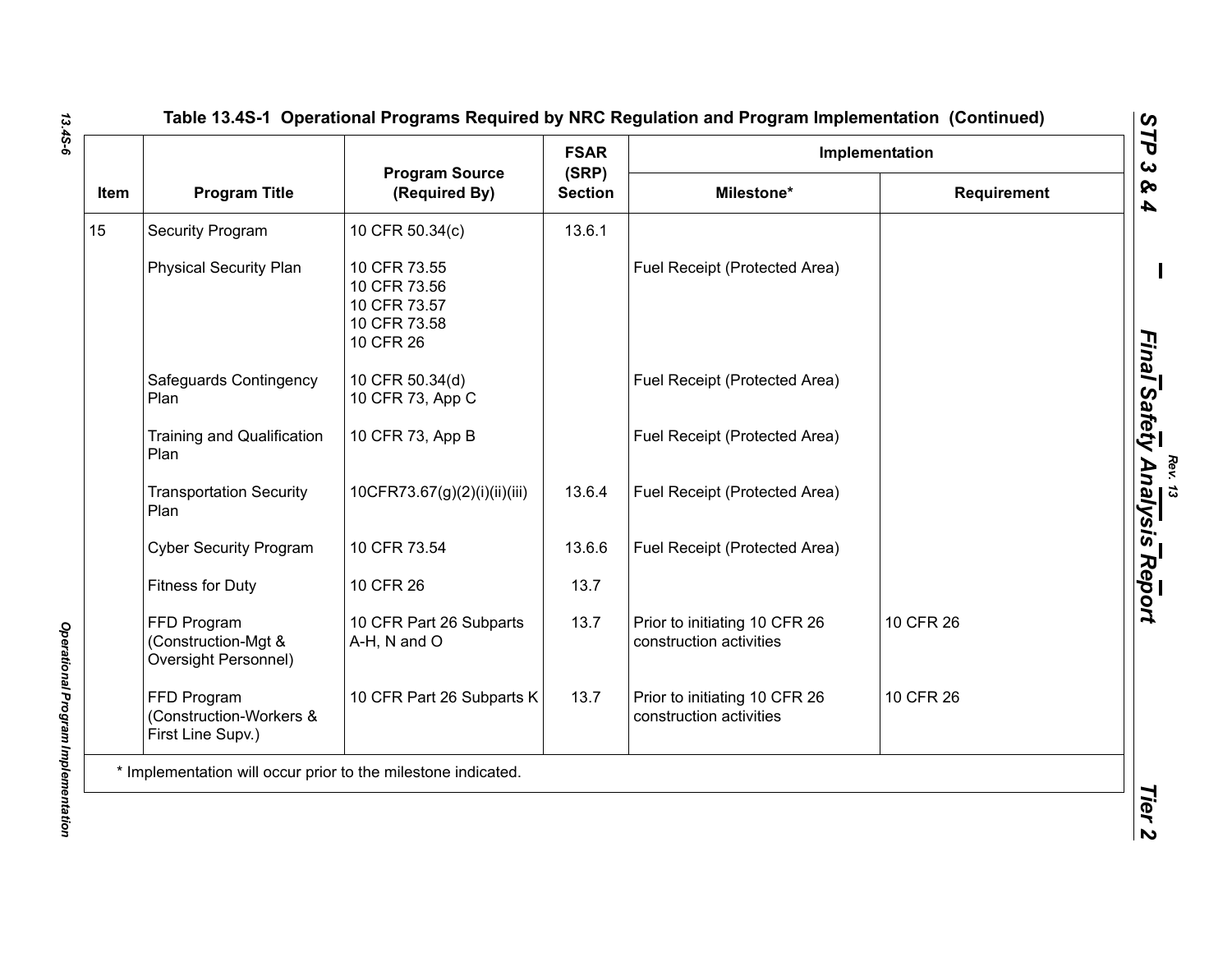| Item |                                                                                                                                                |                                                                               | <b>FSAR</b>             | Implementation                                                                                                                               |             |  |
|------|------------------------------------------------------------------------------------------------------------------------------------------------|-------------------------------------------------------------------------------|-------------------------|----------------------------------------------------------------------------------------------------------------------------------------------|-------------|--|
|      | <b>Program Title</b>                                                                                                                           | <b>Program Source</b><br>(Required By)                                        | (SRP)<br><b>Section</b> | Milestone*                                                                                                                                   | Requirement |  |
|      | FFD Program for security<br>personnel                                                                                                          | 10 CFR Part 26 Subparts<br>A-H, N and O                                       | 13.7                    | Prior to initiating 10 CFR 26<br>construction activities                                                                                     | 10 CFR 26   |  |
|      |                                                                                                                                                | 10 CFR Part 26 Subparts                                                       |                         | Prior to the earlier of:                                                                                                                     |             |  |
|      |                                                                                                                                                | A-I, N and O                                                                  |                         | (a) Receipt of SNM in the form of<br>fuel assemblies                                                                                         |             |  |
|      |                                                                                                                                                |                                                                               |                         | (b) Establishment of a protected<br>area, or                                                                                                 |             |  |
|      |                                                                                                                                                |                                                                               |                         | (c) 10 CFR 52.103(g) finding                                                                                                                 |             |  |
|      | FFD Program for FFD<br>Program personnel                                                                                                       | 10 CFR Part 26 Subparts<br>A, B, D-H, N, O and C per<br>licensee's discretion | 13.7                    | Prior to initiating 10 CFR 26<br>construction activities                                                                                     | 10 CFR 26   |  |
|      | FFD Program                                                                                                                                    | 10 CFR Part 26<br>Subpart K                                                   | 13.7                    | Prior to initiating 10 CFR 26<br>construction activities                                                                                     | 10 CFR 26   |  |
|      | FFD Program for persons<br>required to physically report<br>to the Technical Support<br>Center (TSC) or Emergency<br>Operations Facility (EOF) | 10 CFR Part 26 Subparts<br>A-I, N and O, except for<br>Parts 26.205-209       |                         | Prior to the conduct of the first<br>full-participation emergency<br>preparedness exercise under<br>10 CFR Part 50, App. E,<br>Section F.2.a | 10 CFR 26   |  |
|      | * Implementation will occur prior to the milestone indicated.                                                                                  |                                                                               |                         |                                                                                                                                              |             |  |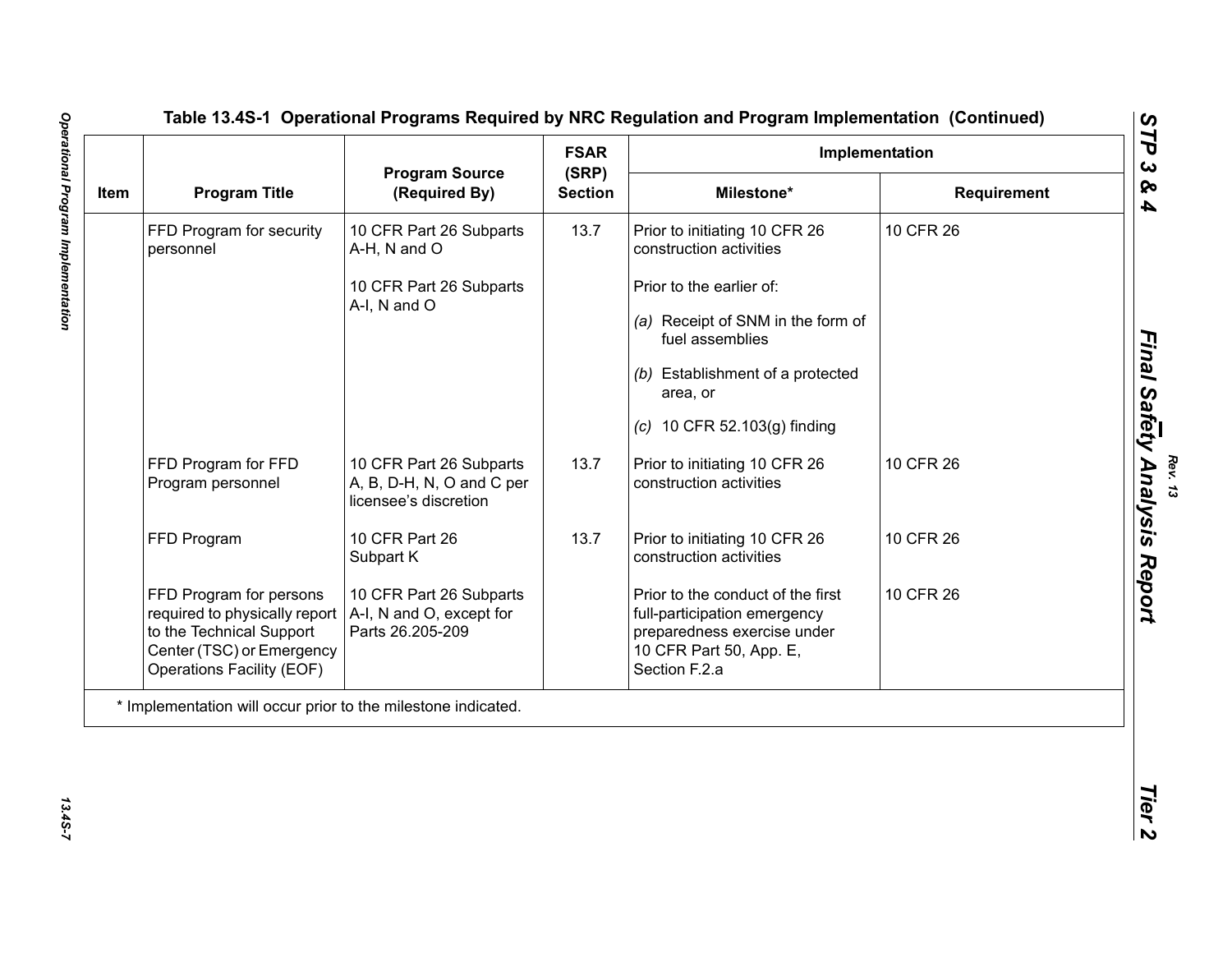|      |                                                 | <b>Program Source</b><br>(Required By)                                                                                                 | <b>FSAR</b>             | Implementation                                                                                                                                           |                          |
|------|-------------------------------------------------|----------------------------------------------------------------------------------------------------------------------------------------|-------------------------|----------------------------------------------------------------------------------------------------------------------------------------------------------|--------------------------|
| Item | <b>Program Title</b>                            |                                                                                                                                        | (SRP)<br><b>Section</b> | Milestone*                                                                                                                                               | <b>Requirement</b>       |
|      | FFD Program for<br>operation                    | 10 CFR Part 26 Subparts<br>A-I, N and O, except for<br>individuals listed in Part<br>26.4(b) who are not subject<br>to Part 26.205-209 |                         | Prior to the earlier of:<br>(a) Establishment of a protected<br>area, or<br>(b) 10 CFR 52.103(g) finding                                                 | 10 CFR 26                |
| 16   | <b>Quality Assurance Program</b><br>- Operation | 10 CFR 50.54(a)<br>10 CFR 50, App A<br>(GDC 1)<br>10 CFR 50, App B                                                                     | 17.5S                   | 30 days prior to scheduled date for<br>initial fuel load                                                                                                 | 10 CFR 50.54(a)(1)       |
| 17   | Maintenance Rule                                | 10 CFR 50.65                                                                                                                           | 17.6S                   | Fuel load authorization per<br>10 CFR 52.103(g)                                                                                                          | 10 CFR 50.65(a)(1)       |
| 18   | Motor-Operated Valve<br>Testing                 | 10 CFR 50.55a(b)(3)(ii)                                                                                                                | 3.9.6                   | Fuel Load                                                                                                                                                | <b>License Condition</b> |
| 19   | Initial Test Program                            | 10 CFR 50.34<br>10 CFR 52.79(a)(28)                                                                                                    | 14.2S                   | First construction test<br>(Construction Test Program)<br>First preoperational test<br>(Preoperational Test Program)<br>Fuel load (Startup Test Program) | <b>License Condition</b> |
| 20   | Suppression Pool<br><b>Cleanliness</b>          | 10 CFR 50.46                                                                                                                           | 6.2.1.7                 | Prior to Startup Program                                                                                                                                 | <b>License Condition</b> |